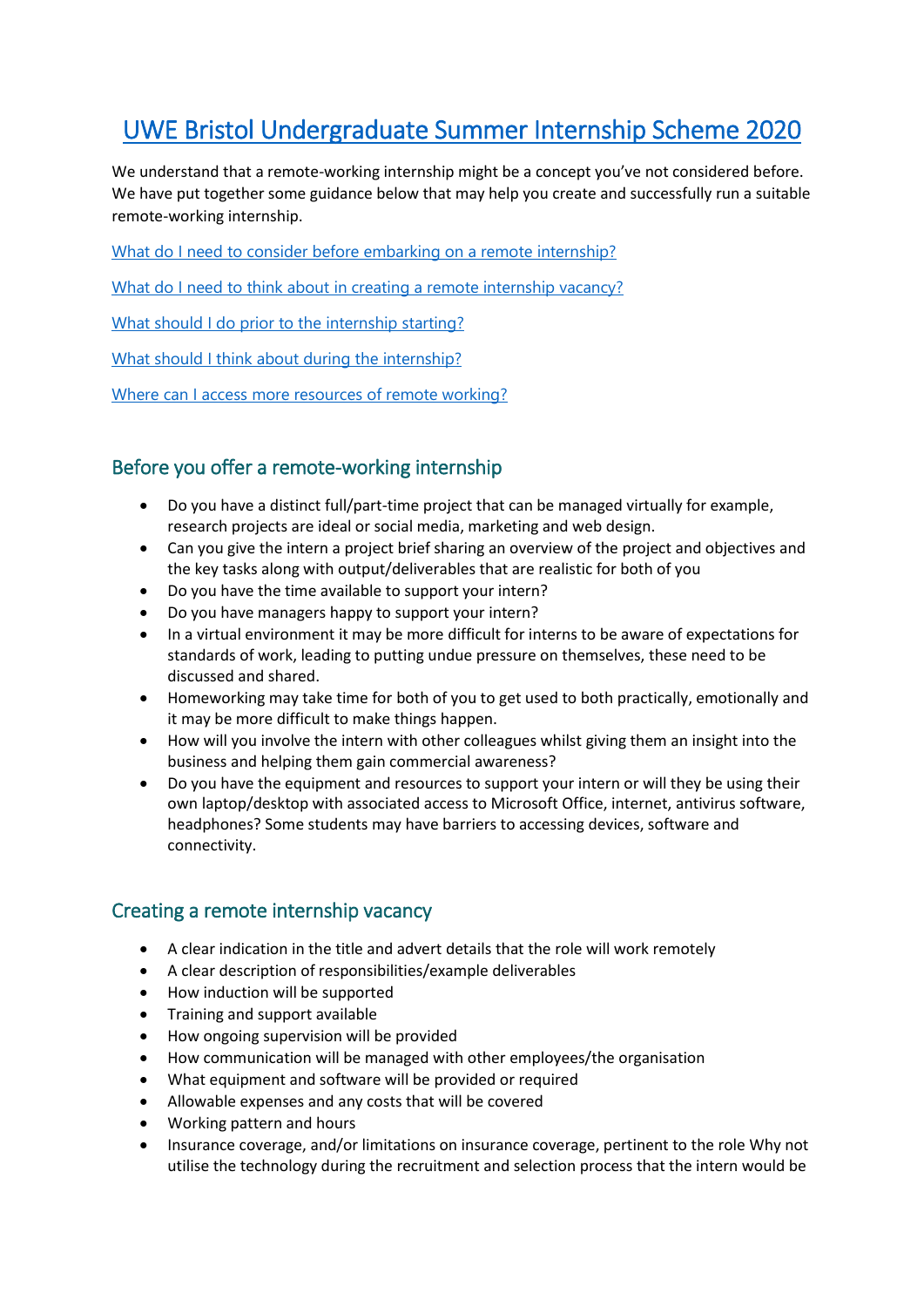using during their remote working internship, offering video interviews, presentations and role play scenarios through video conferencing software?

• Right to work checks have been temporarily adjusted due to coronavirus (COVID-19). Checks continue to be necessary, but can be carried out over video call, using scanned documents or a photo of documents [visit here.](https://www.gov.uk/guidance/coronavirus-covid-19-right-to-work-checks)

# <span id="page-1-0"></span>Before the internship starts

- Arrange a call to understand and agree expectations.
- Share company guidance on remote working.
- Encourage the intern to consider: The times during the day when they are most productive, how they will develop a routine to stay motivated, their own wellbeing, taking breaks and to be fair to themselves in terms of productivity.
- Understand their personal development objectives and training needs and how this will be delivered and supported.
- Agree core working hours.
- Consider how the intern will be supervised.
- Outline how the intern can access your documents and share how work will be recorded, stored and shared, taking into account GDPR, data security and confidentiality.
- Consider training required if working with sensitive data.

## <span id="page-1-1"></span>During the internship

- How will you structure an induction? Virtual tours and introductions? Face to face via software such as Microsoft Teams, Zoom, Skype?
- Will a buddy help the intern to settle in more quickly?
- Be clear (SMART Specific, Measurable, Achievable, Realistic and Time bound) on the outcomes for your project.
- Plan in regular catch ups to review work, gather feedback and understand their wellbeing.
- Ensure the intern has the opportunity to join any online groups so they feel included.
- How the intern report sickness or book leave?

### <span id="page-1-2"></span>Resources for remote working

Below is a collection of links to external websites that may help you with the different aspects of setting up and recruiting for your remote working internship.

- [LinkedIn guide](https://learning.linkedin.com/blog/productivity-tips/new-to-working-remotely--these-resources-can-help) for those who are new to working remotely
- Mind, the mental health charity, provide helpful advice on their webpages on [coronavirus](https://www.mind.org.uk/information-support/coronavirus-and-your-wellbeing/)  [and your wellbeing,](https://www.mind.org.uk/information-support/coronavirus-and-your-wellbeing/) including dealing with the effects of isolation.
- [Government COVID-19 guidance](https://www.gov.uk/government/publications/guidance-to-employers-and-businesses-about-covid-19) for employees, employers and businesses
- [Unitonomy's guide](https://unitonomy.com/how-to-improve-remote-work-collaboration/) to improving remote work collaboration
- [CIPD's guide to Getting the most from remote working](https://www.cipd.co.uk/knowledge/fundamentals/relations/flexible-working/remote-working-top-tips#73289), offering top tips around remote working as well as legal and contractual considerations
- [How to work remotely,](https://docs.google.com/document/d/1TxvVMjLsBcotorhgSJ4ltA_XCjowXrBnpYQVV9D0n7E/edit) by Tome Duarte, Senior Engineering Manager at Web Summit
- [LinkedIn guide](https://www.linkedin.com/learning/paths/remote-working-setting-yourself-and-your-teams-up-for-success) to setting yourself and your team up for remote working
- Linkedin Covid-19 [Employer resources.](https://www.indeed.co.uk/hire/resources/covid-19-employer-resources)
- [ISE guide to setting up virtual internships.](https://ise.org.uk/general/custom.asp?page=blog-5-tips-for-setting-up-virtual-internships)